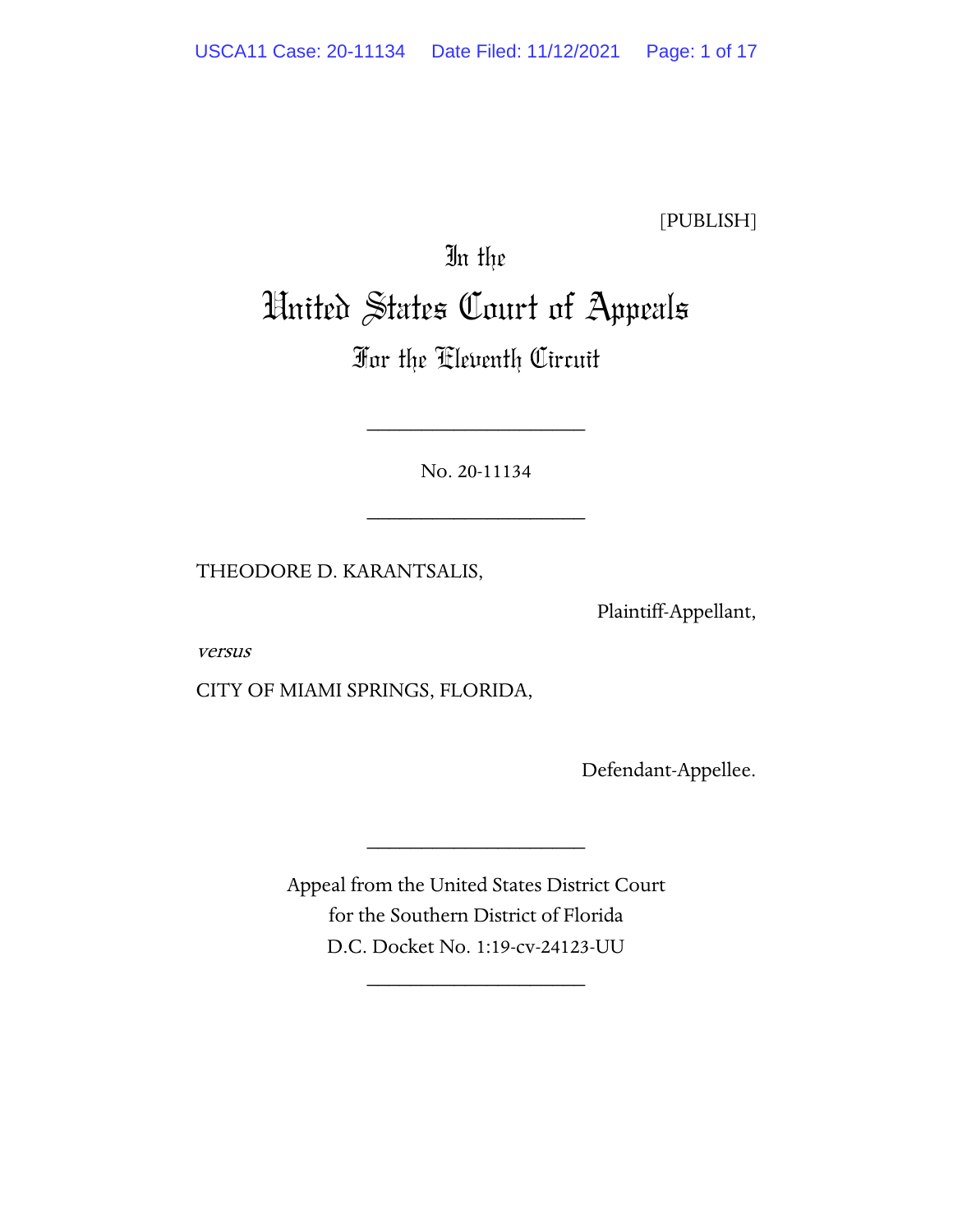Before WILSON, ROSENBAUM, and HULL, Circuit Judges.

## PER CURIAM:

Plaintiff-Appellant Theodore D. Karantsalis is a resident of the City of Miami Springs (the City). In 2008, following a diagnosis of multiple sclerosis (MS), Karantsalis sued the City alleging that it violated Title II of the Americans with Disabilities Act (ADA) and the Rehabilitation Act of 1973 by failing to make its facilities and infrastructure accessible to individuals with disabilities. He later voluntarily dismissed the lawsuit based on his belief that he lacked constitutional standing because his symptoms were mild and did not prevent him from accessing and using the City's programs or services. At that time, Karantsalis was able to walk, stand, routinely bicycle and jog, and participate in races.

Over a decade later, in 2019, Karantsalis's MS and his symptoms had progressed dramatically. In 2017, he started falling, developed a limp, and needed a Florida disabled parking permit. By June 2019, his neurologist had prescribed a wheelchair. Also in 2019, he again sued the City under the ADA and Rehabilitation Act alleging the City's sidewalks, municipal gymnasium, and parking at public facilities were inaccessible. The district court dismissed the case with prejudice, holding that it was "barred by the statute of limitations" because the statute of limitations was triggered before or during 2008 when Karantsalis became aware of the undisputed fact of his MS diagnosis. The mere fact of his MS diagnosis in 2008, the district court in effect ruled, triggered the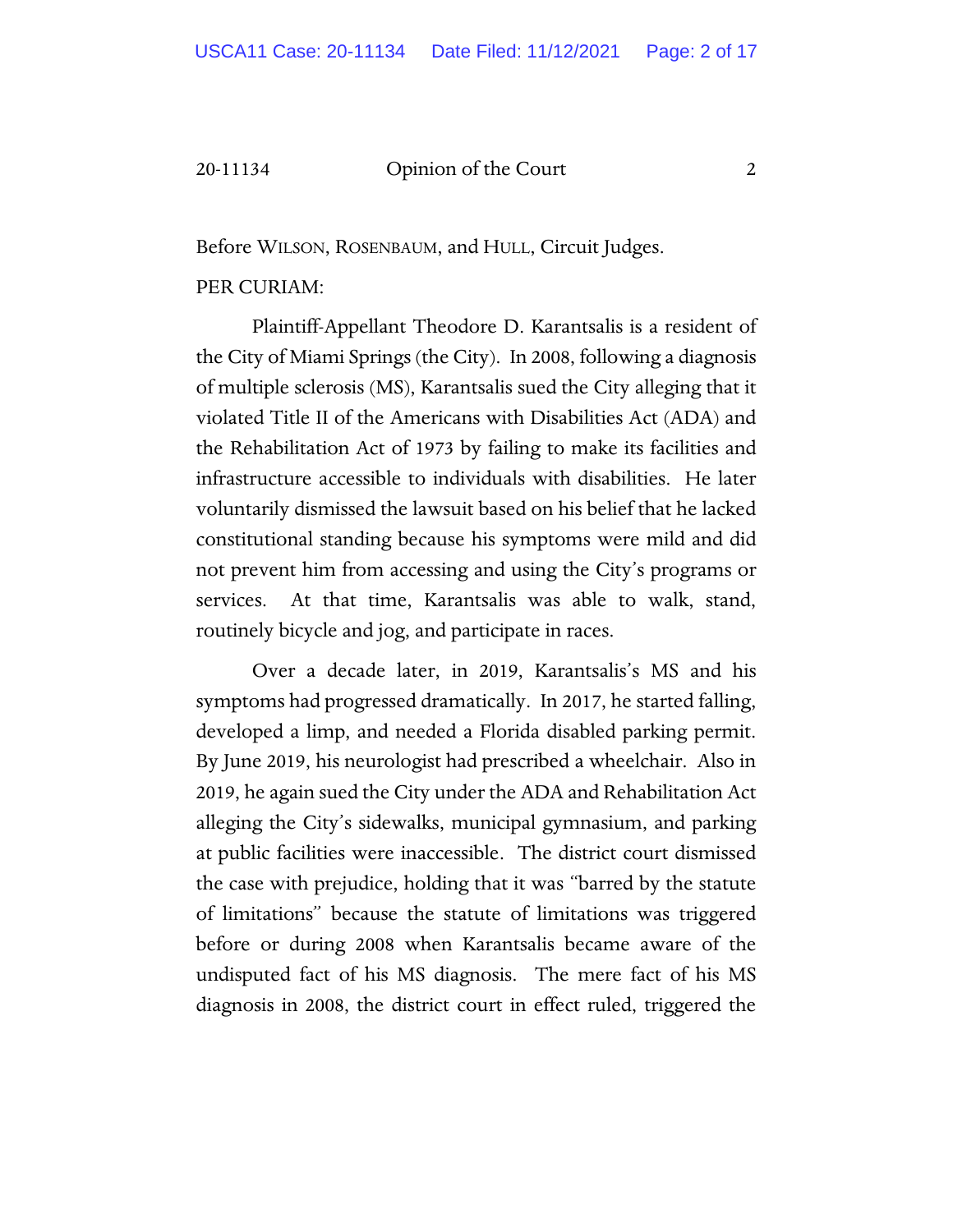accrual of his cause of action and the running of the four-year statute of limitations.

After review, and with the benefit of oral argument, we find that the district court erred in dismissing the action with prejudice. From the face of the Third Amended Complaint, Karantsalis's injury did not occur until at least 2017. As explained below, it was not until 2017 that his ADA cause of action accrued, and he could sue. Karantsalis's 2019 Third Amended Complaint is thus not barred by the four-year statute of limitations. We therefore reverse and remand for further proceedings.

I.

We review de novo a district court's dismissal of a complaint for failure to state a claim. Catron v. City of St. Petersburg, 658 F.3d 1260, 1264 (11th Cir. 2011). We also review de novo the district court's dismissal of the complaint for failure to satisfy the statute of limitations. Fedance v. Harris, 1 F.4th 1278, 1283 (11th Cir. 2021). In both instances, we "must view the allegations of the complaint in the light most favorable to Plaintiff, consider the allegations of the complaint as true, and accept all reasonable inferences therefrom." Omar ex rel. Cannon v. Lindsey, 334 F.3d 1246, 1247 (11th Cir. 2003) (per curiam); see Fedance, 1 F.4th at 1283. But the plaintiff's "[f]actual allegations must be enough to raise a right to relief above the speculative level on the assumption that all the allegations in the complaint are true." *Bell Atl. Corp. v.* Twombly, 550 U.S. 544, 555 (2007) (internal citation and footnote omitted).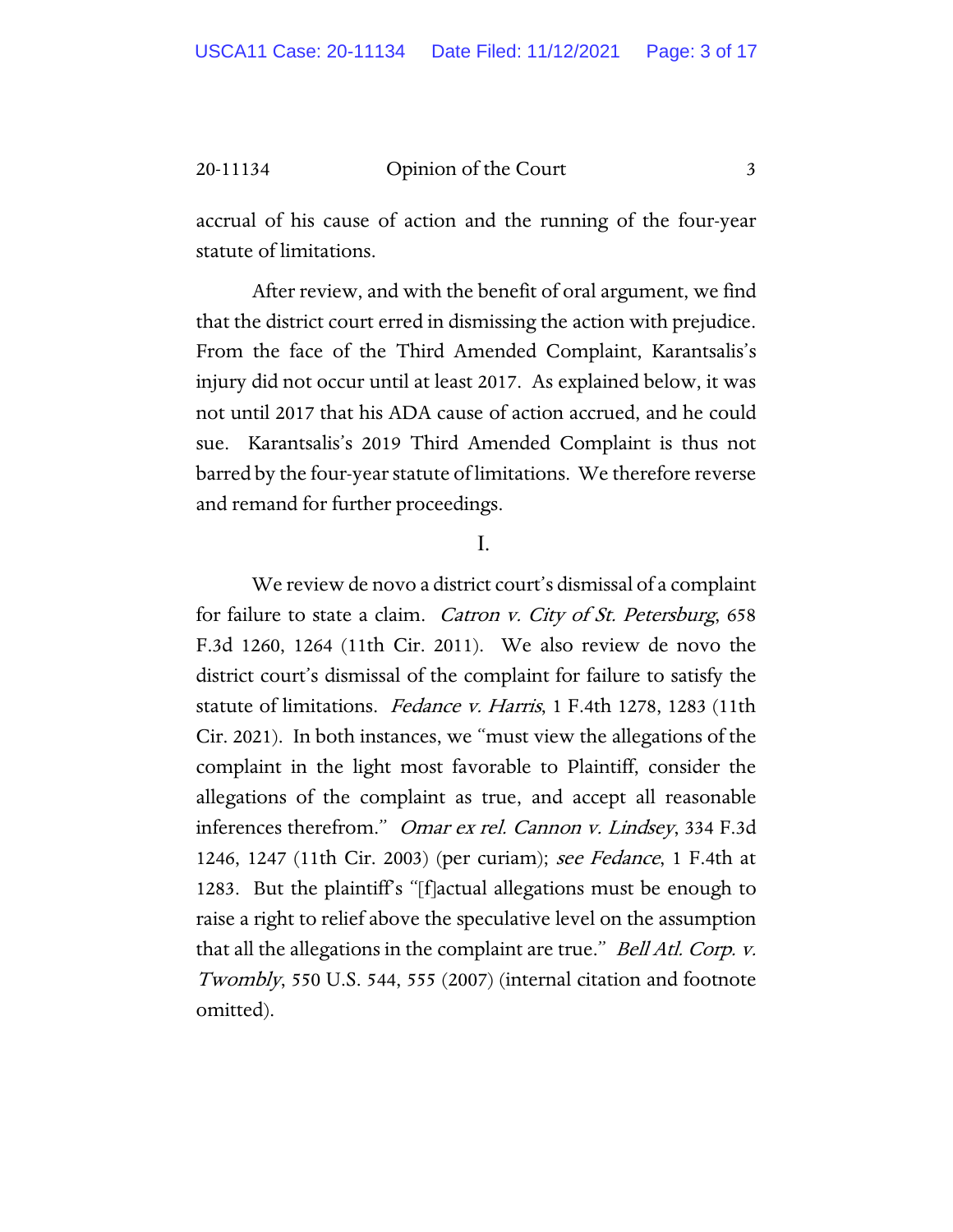We have provided that "dismissal for failure to state a claim on statute of limitations grounds is appropriate 'only if it is apparent from the face of the complaint that the claim is timebarred.'" United States ex rel. Hunt v. Cochise Consultancy, Inc., 887 F.3d 1081, 1085 (11th Cir. 2018) (quoting La Grasta v. First Union Sec., Inc., 358 F.3d 840, 845 (11th Cir. 2004)). Neither Title II nor the Rehabilitation Act provide explicitly for a statute of limitations. Everett v. Cobb Cnty. Sch. Dist., 138 F.3d 1407, 1409 (11th Cir. 1998).

In Everett, we held that "[w]here a federal statute does not contain a limitations period[,] courts should look to the most analogous state statute of limitations." Id. As such, this Court generally applies the state statute of limitations for personal injury actions in cases involving claims arising under the ADA and the Rehabilitation Act. *See, e.g., id.* at 1409–10. In Florida, the most analogous state limitations period comes from personal injury actions, which provide a period of four years. Fla. Stat.  $\S 95.11(3)$ ; Silva v. Baptist Health S. Fla., Inc., 856 F.3d 824, 841 (11th Cir. 2017) (applying a four-year limitations period to claims under the ADA and Rehabilitation Act in Florida). We therefore must apply the statute of limitations for personal injury claims arising in Florida four years.

# II.

Karantsalis is a longtime resident of the City. Shortly before or during 2008, he was diagnosed with MS, a progressive and "unpredictable disease of the central nervous system" that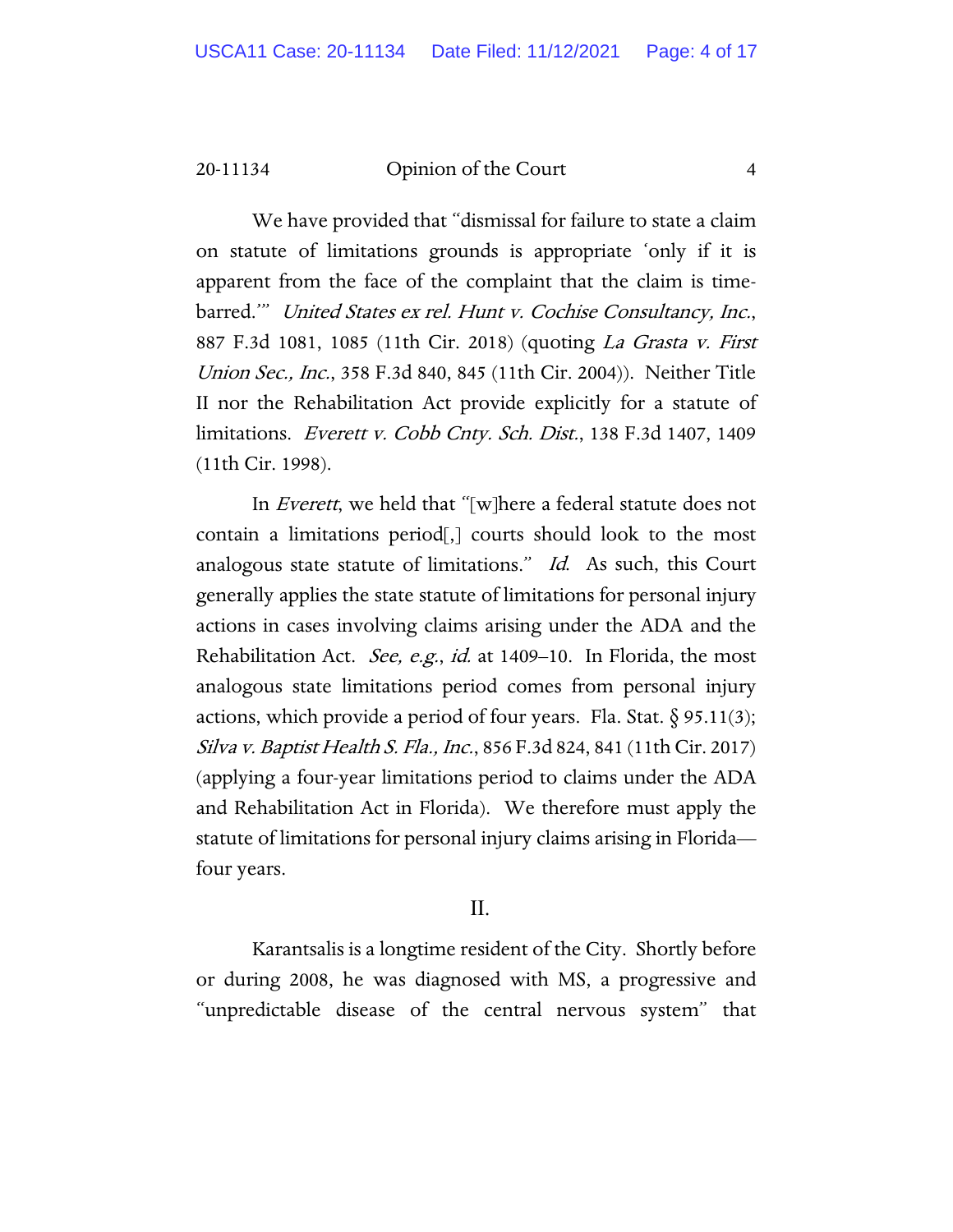interrupts the flow of information between the brain and other parts of the body[.1](#page-4-0) Over time, most patients endure muscle weakness and difficulties with coordination and balance; many others experience cognitive impairments and abnormal sensory sensations[.2](#page-4-1) Some patients' symptoms are severe enough to impair their ability to walk and to stand, with the most severe cases resulting in partial or complete paralysis.[3](#page-4-2)

In 2008, Karantsalis—then a member of the County Bicycle/Pedestrian Advisory Board Committee—filed a pro se complaint against the City, among other parties, regarding public rights-of-way. At that time, Karantsalis was able to walk and did not use a wheelchair nor require a disabled parking permit. After receiving guidance from the County Attorney that he lacked standing due to the then-limited impact of his MS on his mobility, Karantsalis voluntarily dismissed his complaint before the City was required to respond. Indeed, at that time, Karantsalis's MS condition manifested only as double-vision—fully managed by using prism glasses—and mild drop-foot. Even so, Karantsalis could drive, jog, and ride his bicycle. His MS condition did not prevent or hinder his access to or use of the programs and services of the City. Karantsalis participated in the community by serving

<span id="page-4-1"></span> $^{2}$  Id.

<span id="page-4-2"></span> $3$  Id.

<span id="page-4-0"></span><sup>&</sup>lt;sup>1</sup> Multiple Sclerosis Information Page, Nat'l Inst. of Neurological Disorders & Stroke, https://www.ninds.nih.gov/Disorders/All-Disorders/Multiple-Sclerosis-Information-Page (last modified Aug. 5, 2019).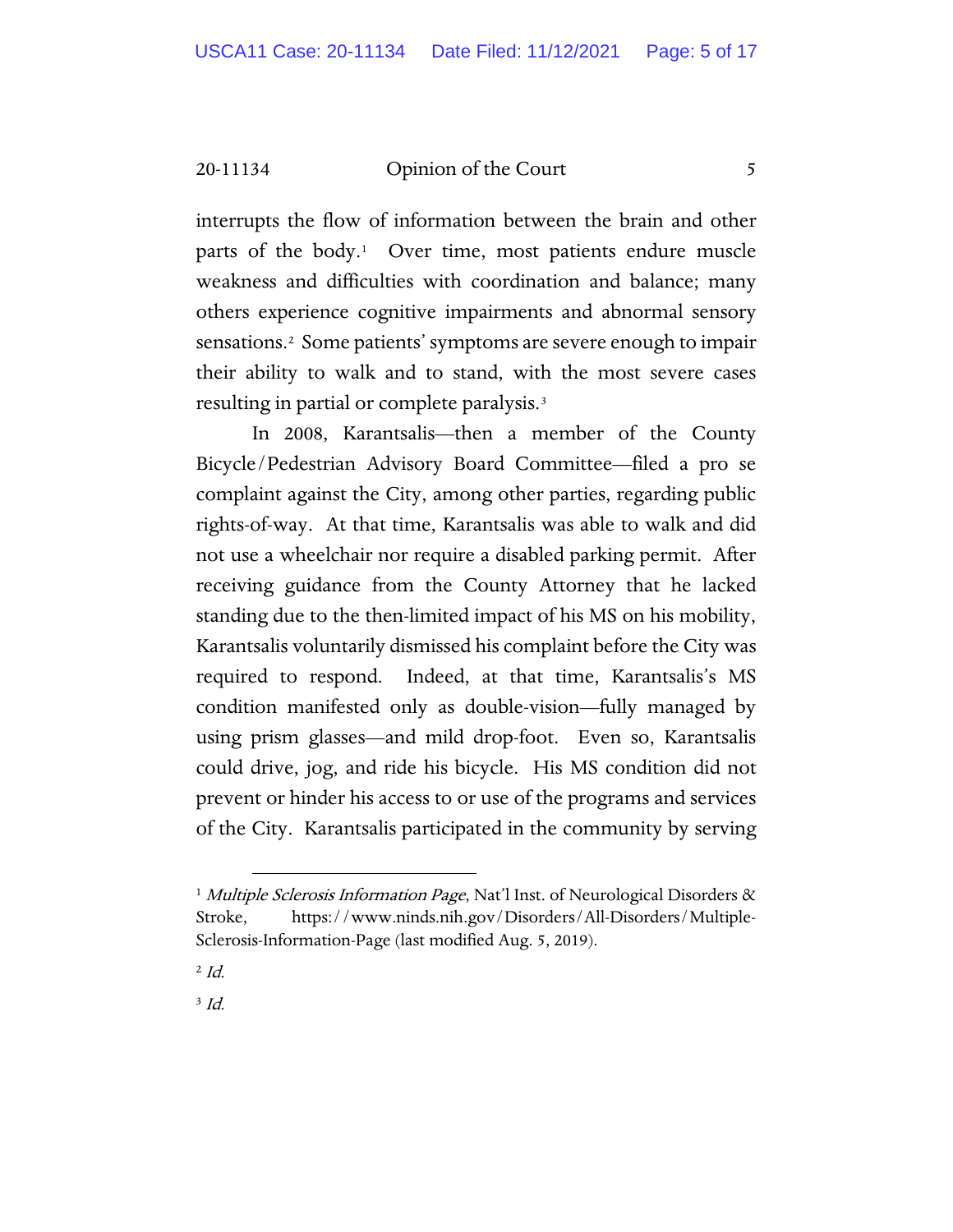on an advisory board and even placing in a local 5k race. Starting in 2017, however, Karantsalis's MS began to progress rapidly.

Around January 2017, Karantsalis developed a limp and began to fall more frequently. He received a Florida disabled parking permit in June 2017. By December 2018, he relied on crutches and stability devices to assist with walking. In February 2019, doctors diagnosed Karantsalis with psoriatic arthritis, further limiting his ability to walk. In June 2019, the same month in which doctors found an increased number of lesions on his brain, Karantsalis began to suffer increased numbness, myoclonic jerks, and buckling knees. As treatment, doctors prescribed medication for Karantsalis's severe MS and recommended he use a manual wheelchair. Due to his condition, Karantsalis currently experiences hearing loss and various cognitive impairments.

During 2017, Karantsalis's MS increasingly impacted his ability to navigate everyday life as it progressed. For example, Karantsalis experienced increasing difficulty in accessing and using the City's services and programs because the City has not made its facilities housing them accessible for individuals with physical disabilities. Consequently, since 2017, Karantsalis alleges he has become progressively limited in the public spaces that he can visit in the City; thus, since 2017, he has been excluded from or denied certain City services and programs.

Karantsalis filed the present suit against the City on October 7, 2019, seeking damages and injunctive relief for violations of Title II of the ADA and Section 504 of the Rehabilitation Act. Importantly, he alleged that he became injured in 2017. After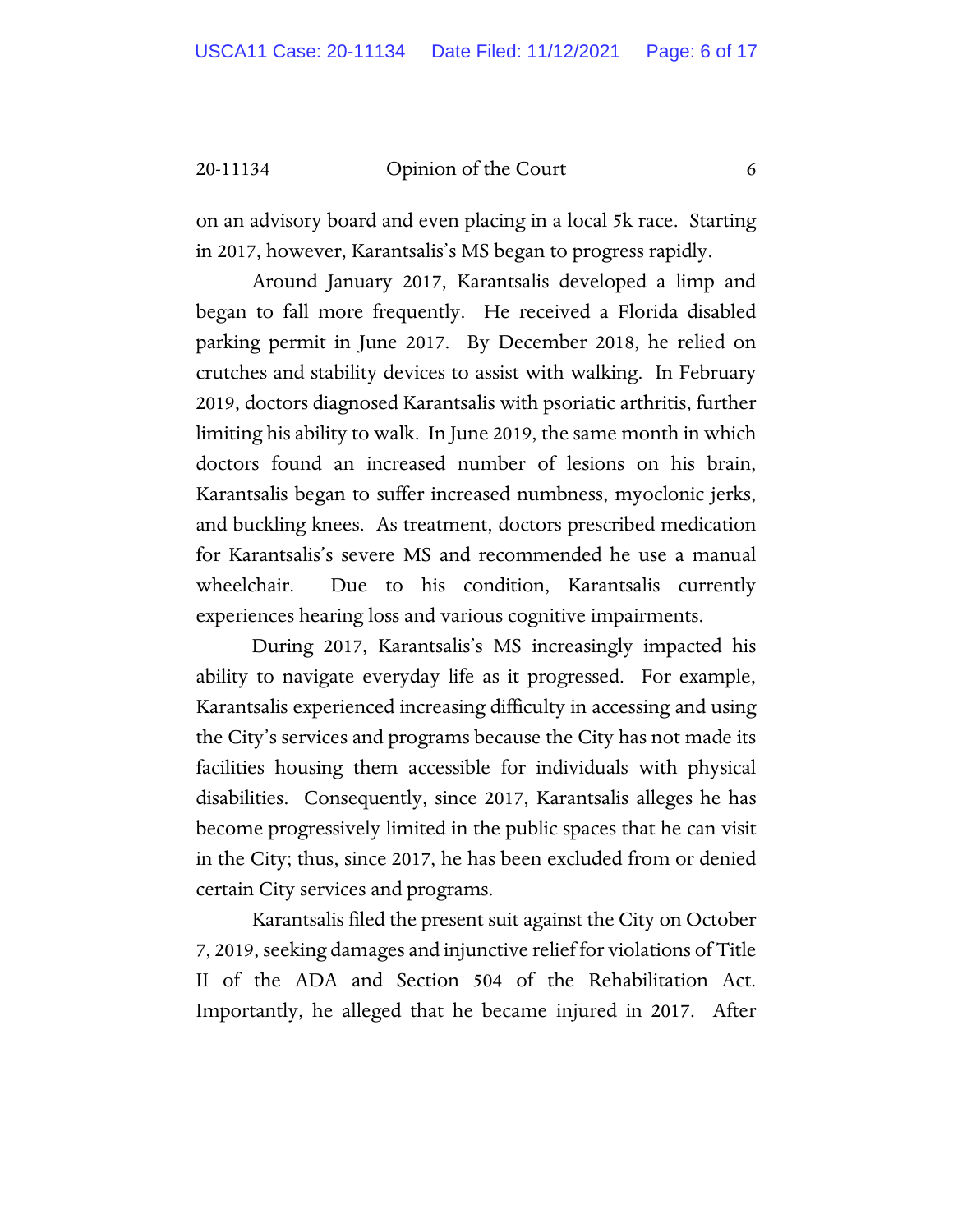Karantsalis filed a first and second amended complaint, the district court instructed him to amend his complaint, referencing his earlier 2008 claim and directing him to address the applicable statute of limitations. Given Karantsalis was now prescribed a wheelchair, his Third Amended Complaint contained the following allegations: (1) the City failed to ensure that Karantsalis has accessible sidewalks from his home to municipal facilities; (2) the City failed to ensure that Karantsalis can use the City's gymnasium by denying him an accessible path to equipment; and (3) the City failed to provide access to its programs and services by not having adequate parking spaces or having no disabled parking spaces.

The City soon thereafter filed its motion to dismiss asserting that Karantsalis's Third Amended Complaint violated the applicable four-year statute of limitations and failed to state a claim under Fed. R. Civ. P. 12(b)(6). The City argued that because Karantsalis knew of his MS diagnosis since at least 2008, and because his 2008 case broadly alleged non-compliant sidewalks, parking, and community centers in his neighborhood, the statute of limitations barred Karantsalis's action.

The district court entered a final order granting the City's motion to dismiss. It found Karantsalis's Third Amended Complaint was time-barred by the applicable four-year statute of limitations; thus, it declined to address whether the complaint stated a claim for which relief could be granted. The district court reasoned that "[t]he progression of Plaintiff's multiple sclerosis does not change the triggering date of the statute of limitations,"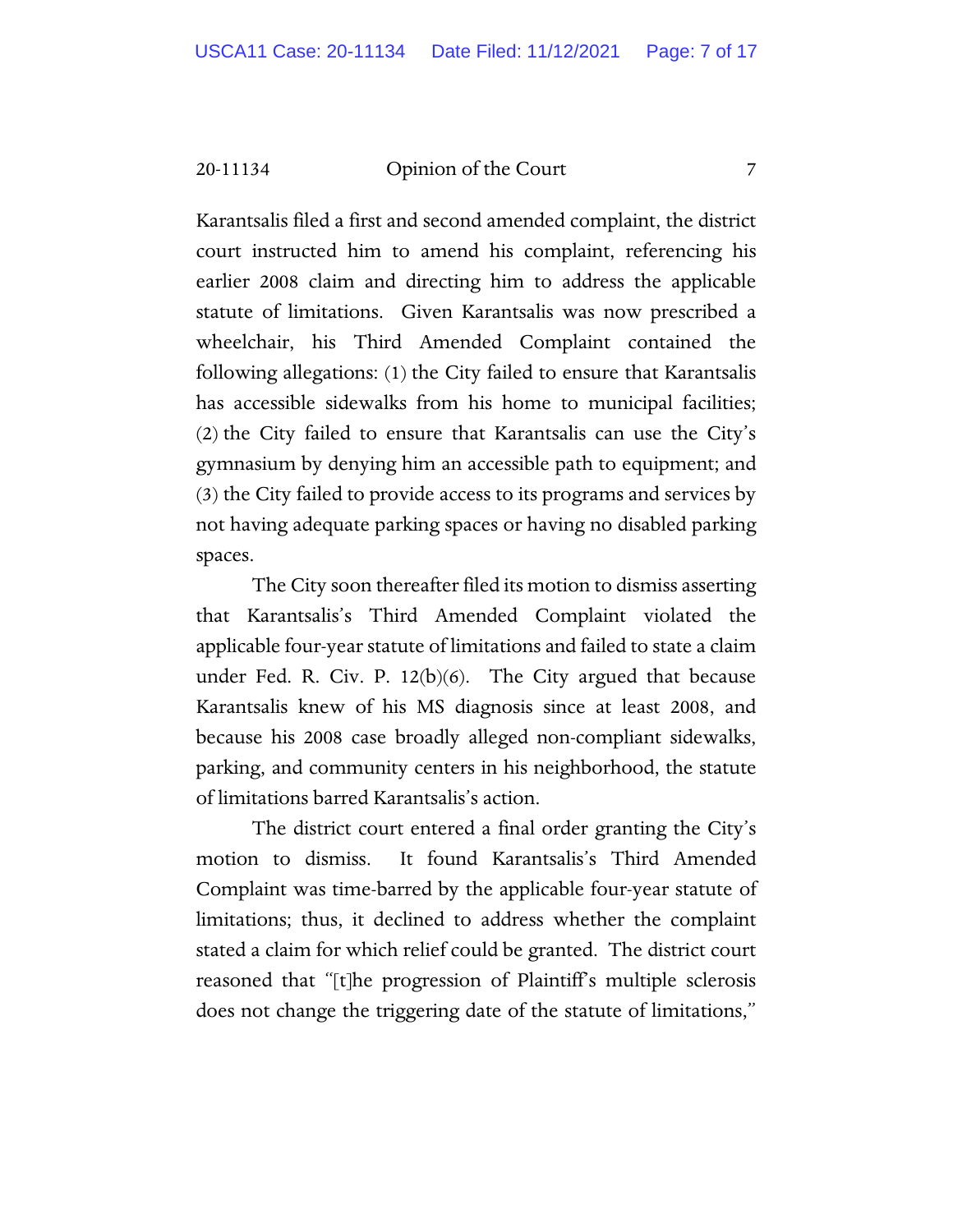nor does it "create a new date of 'discovery.'" To support its reasoning, the district court emphasized that: (1) Karantsalis has had MS since 2008; and (2) he failed to allege "exactly when he discovered the City's purported violations." Noting a contradiction between Karantsalis's assertion that his disability began in 2017 and his having filed a case against the City due to failure to accommodate in 2008, the district court dismissed the suit with prejudice.

#### III.

Title II of the ADA "prohibits discrimination by public entities" against disabled individuals. Gathright-Dietrich v. Atlanta Landmarks, Inc., 452 F.3d 1269, 1272 (11th Cir. 2006); see also 42 U.S.C. § 12132. Claims for discrimination under the Rehabilitation Act "are governed by the same standards" as the ADA. *J.S.*, *III ex* rel. J.S. Jr. v. Houston Cnty. Bd. of Educ., 877 F.3d 979, 985 (11th Cir. 2017) (per curiam). Therefore, ADA and Rehabilitation Act claims are "generally discussed together." Id.<sup>[4](#page-7-0)</sup>

To state an ADA claim under either Title II of the ADA or § 504, a plaintiff must establish three elements: "(1) that he is a qualified individual with a disability; (2) that he was either excluded from participation in or denied the benefits of a public entity's services, programs, activities, or otherwise discriminated against by the public entity; and (3) that the exclusion, denial of benefit, or discrimination was by reason of the plaintiff's disability."

<span id="page-7-0"></span><sup>4</sup> For ease of reference, we refer to Karantsalis's claims under Title II of the ADA and  $\S$  504 as "the ADA claim."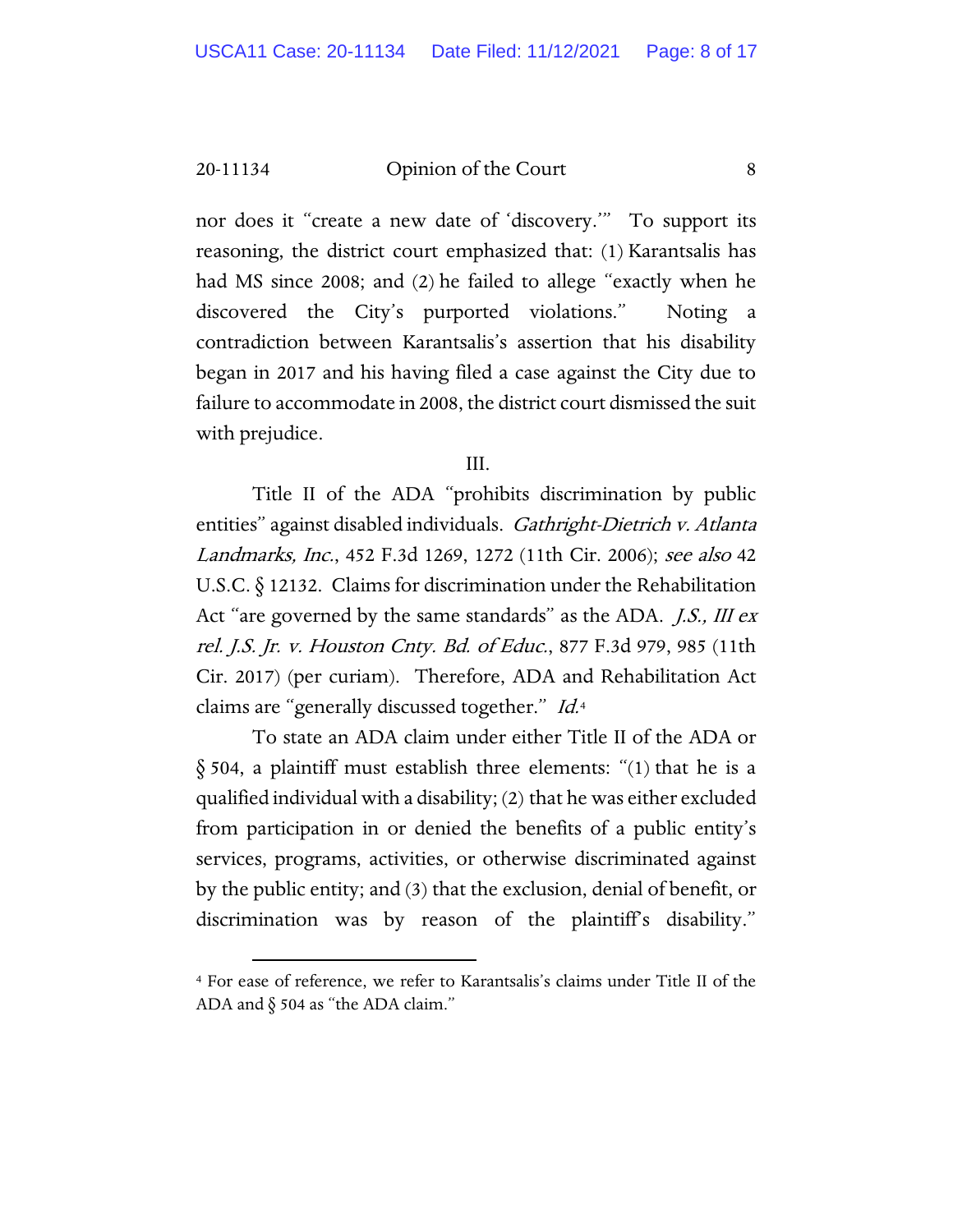Silberman v. Miami Dade Transit, 927 F.3d 1123, 1134 (11th Cir. 2019) (quotation marks omitted); Am. Ass'n of People with Disabilities v. Harris, 647 F.3d 1093, 1101 (11th Cir. 2011); Shotz v. Cates, 256 F.3d 1077, 1079 (11th Cir. 2001) (quoting 42 U.S.C.  $§$  12132).<sup>[5](#page-8-0)</sup>

Further, as to existing facilities, a public entity must "operate each service, program, or activity so that the service, program, or activity, when viewed in its entirety, is readily accessible to and usable by individuals with disabilities." Shotz, 256 F.3d at 1080 (quoting 28 C.F.R. § 35.150); see also 28 C.F.R. § 35.149 ("Except as otherwise provided in § 35.150, no qualified individual with a disability shall, because a public entity's facilities are inaccessible to or unusable by individuals with disabilities, be excluded from participation in, or be denied the benefits of the services, program, or activities of a public entity."); 28 C.F.R.  $\S$  151 (requirements covering new and altered facilities).[6](#page-8-1)

Accordingly, pursuant to these requirements as to existing facilities, the City is "obligated to ensure that each service, program, or activity at its [municipal facilities], when viewed in its entirety, [is] readily accessible to individuals with disabilities."

<span id="page-8-0"></span><sup>&</sup>lt;sup>5</sup> This opinion refers to the  $\S$  12132 provision—"excluded from participation in or denied the benefits of the public entity's services, programs, or activities"—simply as "denied the benefits of the City's services," or some variation of that phrase.

<span id="page-8-1"></span><sup>6</sup> The ADA gives the Department of Justice authority to promulgate regulations to enforce and implement the ADA's statutory protections. 42 U.S.C. § 12134.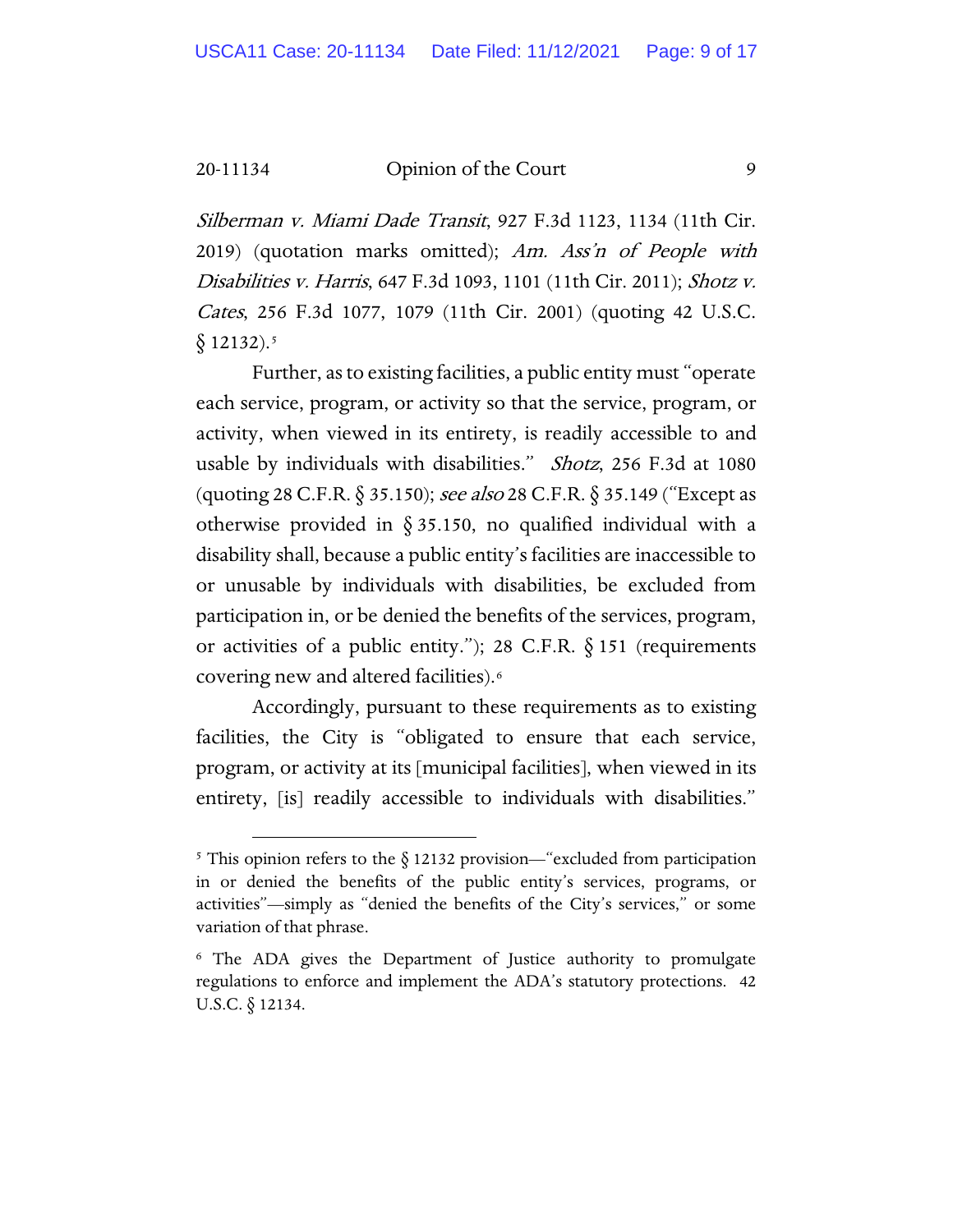Shotz, 256 F.3d at 1080 (citation omitted). Here, Karantsalis's ADA claim alleges that certain features of the City's facilities—the sidewalks, curbs, parking spaces, and narrow travel paths—now impede or prevent him in a walker or wheelchair from accessing and using the public services offered therein, and thereby deny him the benefits of those public services. Karantsalis identifies the City's services as those offered at the municipal swimming pool, the gymnasium, the picnic areas, the police station, the public works department, and city hall. Our inquiry becomes the question of when Karantsalis's ADA claim accrued.

### A.

Federal law governs when a federal civil rights claim accrues. Rozar v. Mullis, 85 F.3d 556, 561 (11th Cir. 1996). "The general federal rule is that the statute of limitations does not begin to run until the facts which would support a cause of action are apparent or should be apparent to a person with a reasonably prudent regard for his rights." Id. at 561–62 (internal quotation marks omitted and alterations adopted). "Plaintiffs must know or have reason to know that they were injured, and must be aware or should be aware of who inflicted the injury." *Id.* at 562. "This rule requires a court first to identify the alleged injuries, and then to determine when plaintiffs could have sued for them." Id.

Here, for purposes of his ADA claim and taking all allegations as true, Karantsalis's injury did not occur until at least 2017, when his mobility decreased to the level that he could no longer readily access and use the City's public services because of its ADA non-compliant facilities. His ADA injury is the City's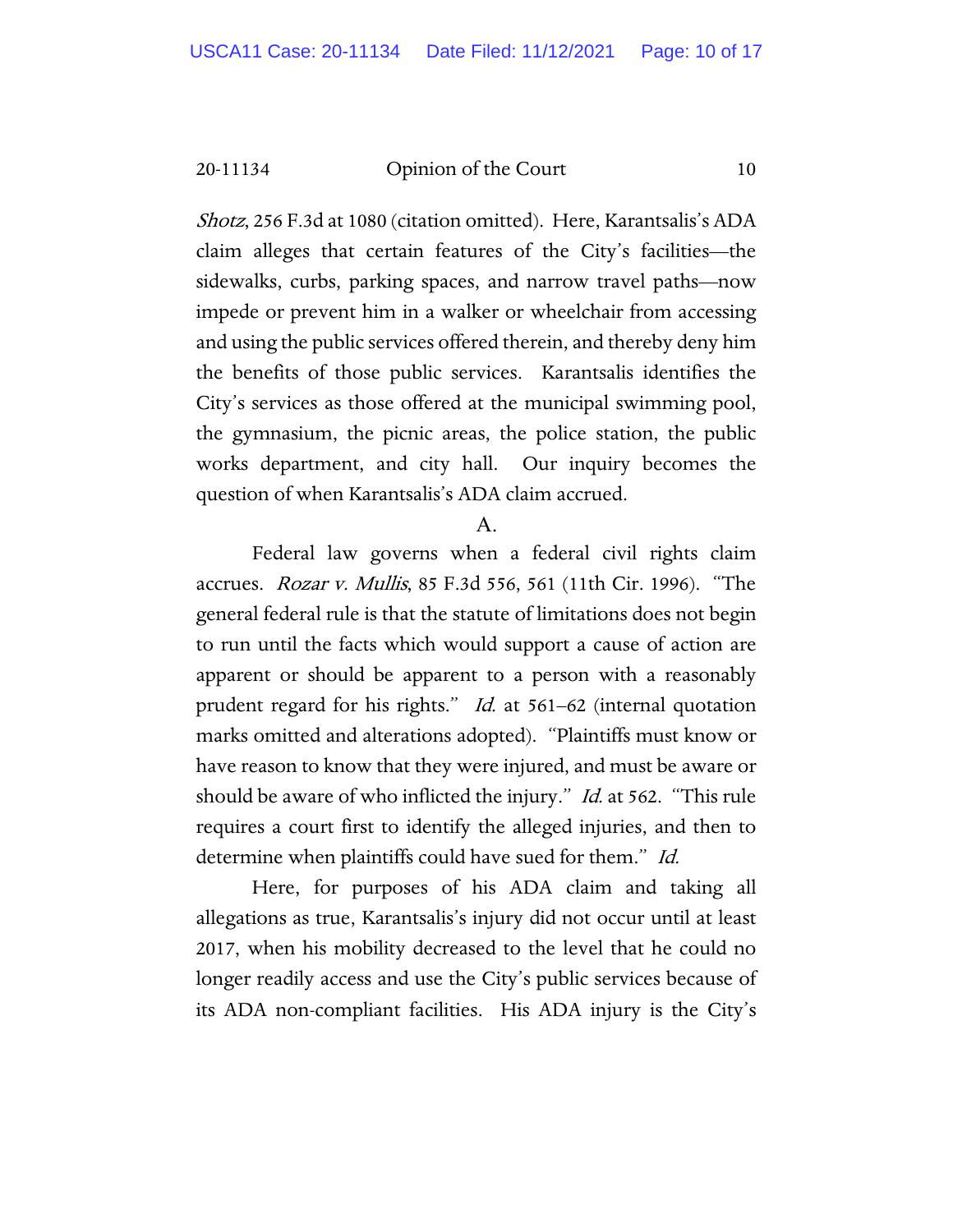denial of the benefits of its public services. Stated another way, Karantsalis could not have sued the City before he lost his mobility and his ready access to and use of the City's public services.

For sure, Karantsalis knew in 2008 that the City's facilities its sidewalks, parking, curbs, and travel paths—were ADA noncompliant. Indeed, Karantsalis lives in the City of Miami Springs and frequently travels to the City's facilities. However, to sue in federal court, Karantsalis must show that he had an injury. The difference between 2008 and 2017 was that Karantsalis, in 2017, had now lost the mobility necessary to readily access the services in these ADA non-compliant facilities. Only then did he first suffer his injury. Taking the allegations in his Third Amended Complaint in the light most favorable to Karantsalis, it was not until 2017 that his ADA cause of action accrued and he could sue.

That is not to say that a plaintiff must know or suffer the full extent of his injury before his cause of action accrues and the statute of limitations begins to run. Rather, a plaintiff must know or have reason to know that he was injured to some extent. *Rozar*, 85 F.3d at 562. In this particular ADA-access case, that did not occur until Karantsalis's disease had progressed sufficiently enough for him to know or have reason to know he personally was denied the benefits of the City's public services. Generally, the injury inquiry will be a highly fact-specific determination, and at this motion to dismiss stage, we review the allegations in the light most favorable to Karantsalis.

Because we find that it is not apparent from the face of Karantsalis's Third Amended Complaint that his ADA claim is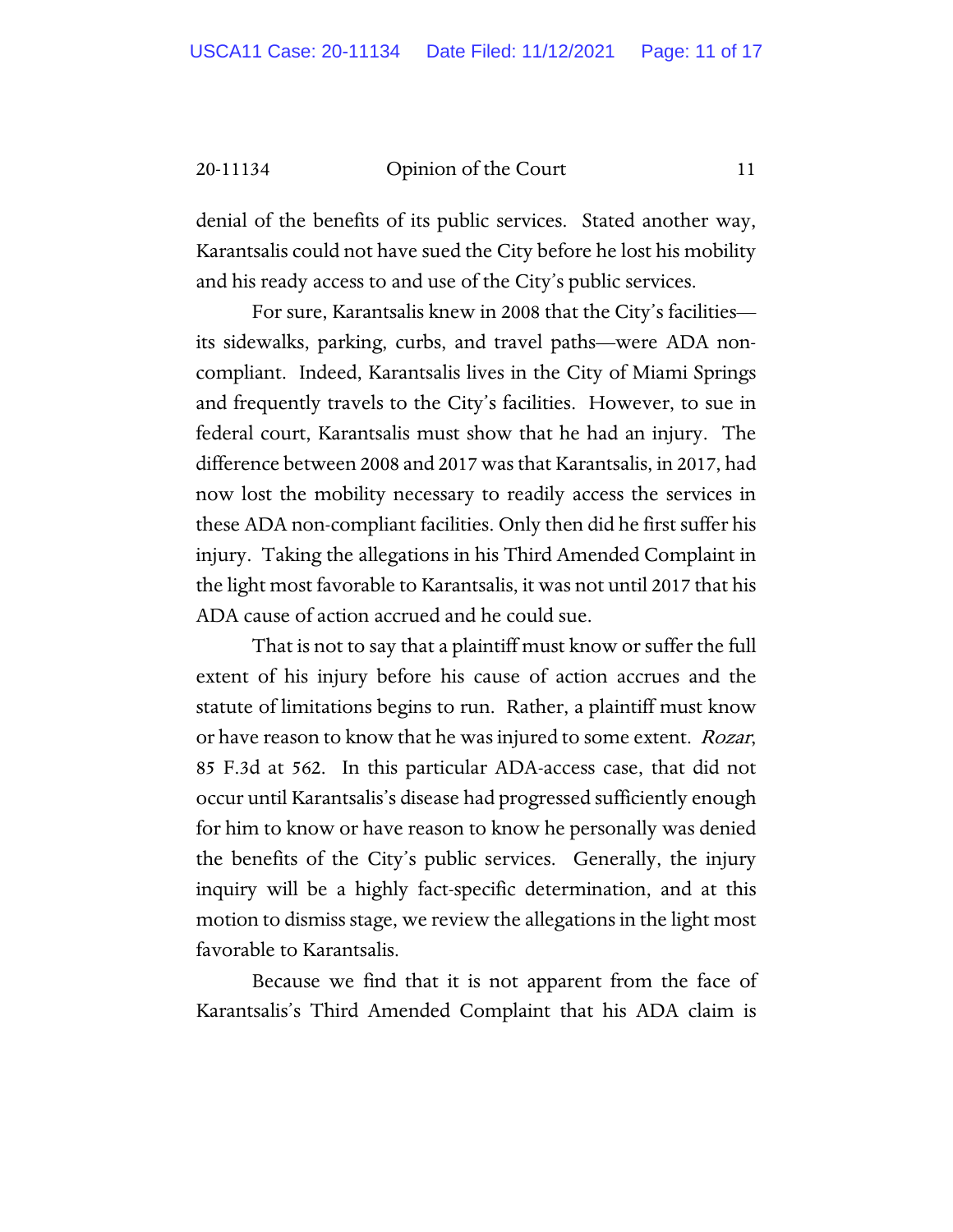time-barred, the dismissal cannot stand. See Cochise Consultancy, 887 F.3d at 1085. We also discuss the parties' arguments, and further explain why we reverse.

The City argues that Karantsalis's claim is time-barred because his injury arose in 2008. In support of this conclusion, the City presents the following view: in both the 2008 and 2019 lawsuits, Karantsalis alleges that the City discriminated against him based on his MS by denying him the use and benefit of the City thoroughfares and facilities in violation of the ADA and the Rehabilitation Act. Because Karantsalis suffered from MS in 2008 and knew then about the City's alleged noncompliance with the ADA, his injury began then for statute of limitations purposes. The progression of his MS does not change this fact. Because the statute of limitations in this instance is four years and Karantsalis knew of his injury in 2008, the City asserts this suit is time-barred.

Karantsalis argues on the other hand that the district court incorrectly determined that his claims accrued in 2008. Instead, he contends that his claims did not accrue until he had suffered both (1) a disability, and (2) an injury (his inability to readily access and use the City's services by reason of his disability). Under the ADA, Karantsalis was not injured (and therefore did not have standing) until *after* he was denied the benefits of the City's public services. See Frame v. City of Arlington, 657 F.3d 215, 238 (5th Cir. 2011) (en banc); Disabled in Action of Pa. v. Se. Pa. Transp. Auth., 539 F.3d 199, 214 (3d Cir. 2008). This was not until 2017, when his MS significantly progressed, and his mobility decreased to the point that the City's services were no longer readily accessible to him.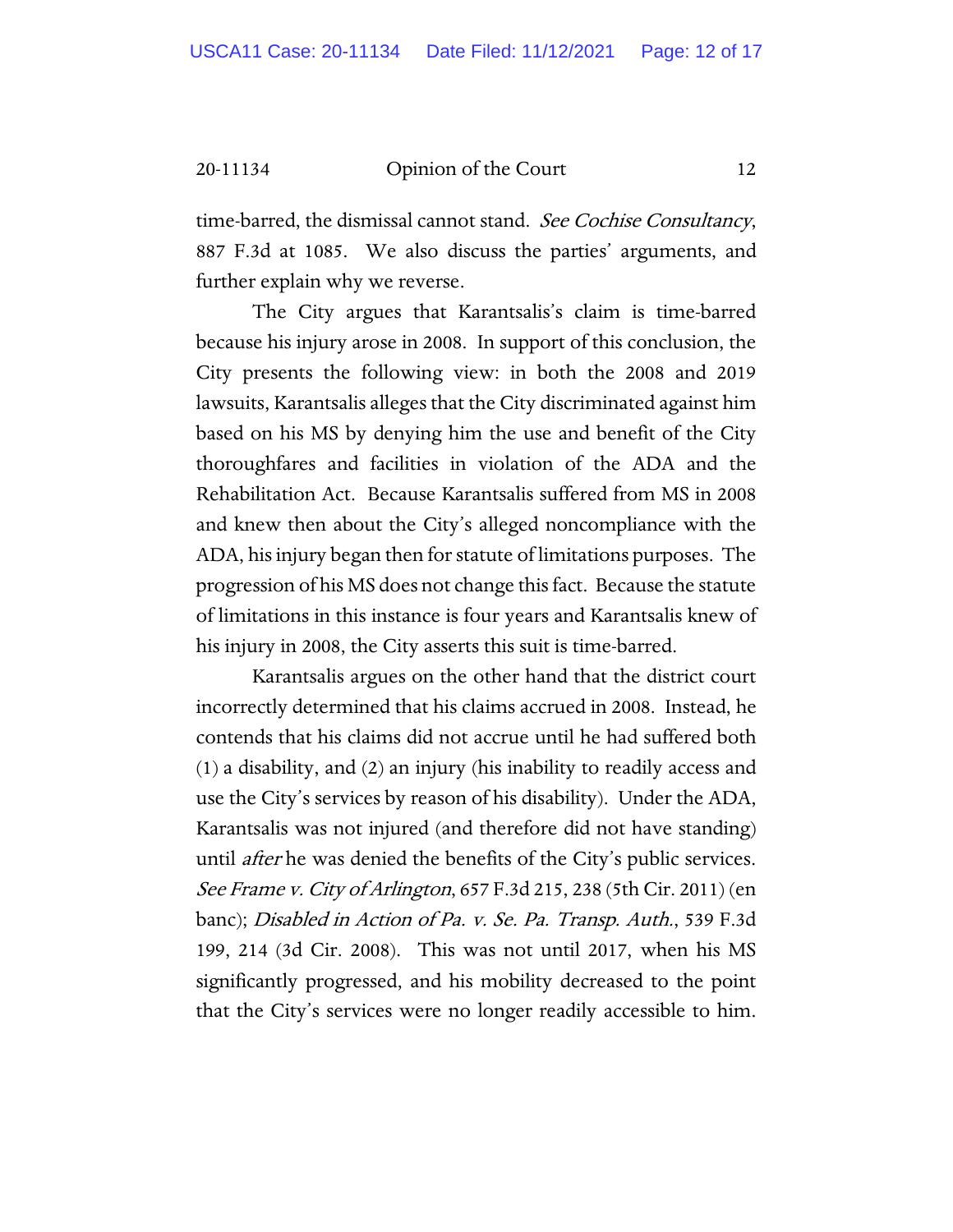He then filed the present action in 2019, which is within the fouryear statute of limitations. Because we agree with Karantsalis, we reverse the district court's dismissal of this case. We now address the missteps in the analysis provided by the City and the district court in turn.

B.

The City's argument that the progression of Karantsalis's disease does not affect the accrual date in this case is misplaced. To support this argument, the City points to cases throughout its brief applying Florida law. But we apply *federal* law to determine when a plaintiff's ADA claim accrues. Rozar, 85 F.3d at 561. We have relied upon Florida personal injury jurisprudence in ADA cases only to the extent that it sets the timeframe for a statute of limitations. See Silva, 856 F.3d at 841.

The City also cites a litany of cases to support its ensuing position that the "mere progression of a disease is not considered a second disease for the purpose of the statute of limitations." But these cases are not helpful to the City's argument for several reasons. First, Karantsalis does not allege that he suffers either in fact or in effect from a "second disease," itself a phrase that has no reference to the federal law with which this case is concerned. Second, all the cases deal with personal injury claims. But a lawsuit filed under the ADA is a fundamentally different type of claim from any personal injury lawsuit. The function of Title II is to ensure the accessibility of public services for disabled people. It naturally follows then that a person would not suffer an injury (and therefore not have standing to sue) in a Title II ADA-access case unless they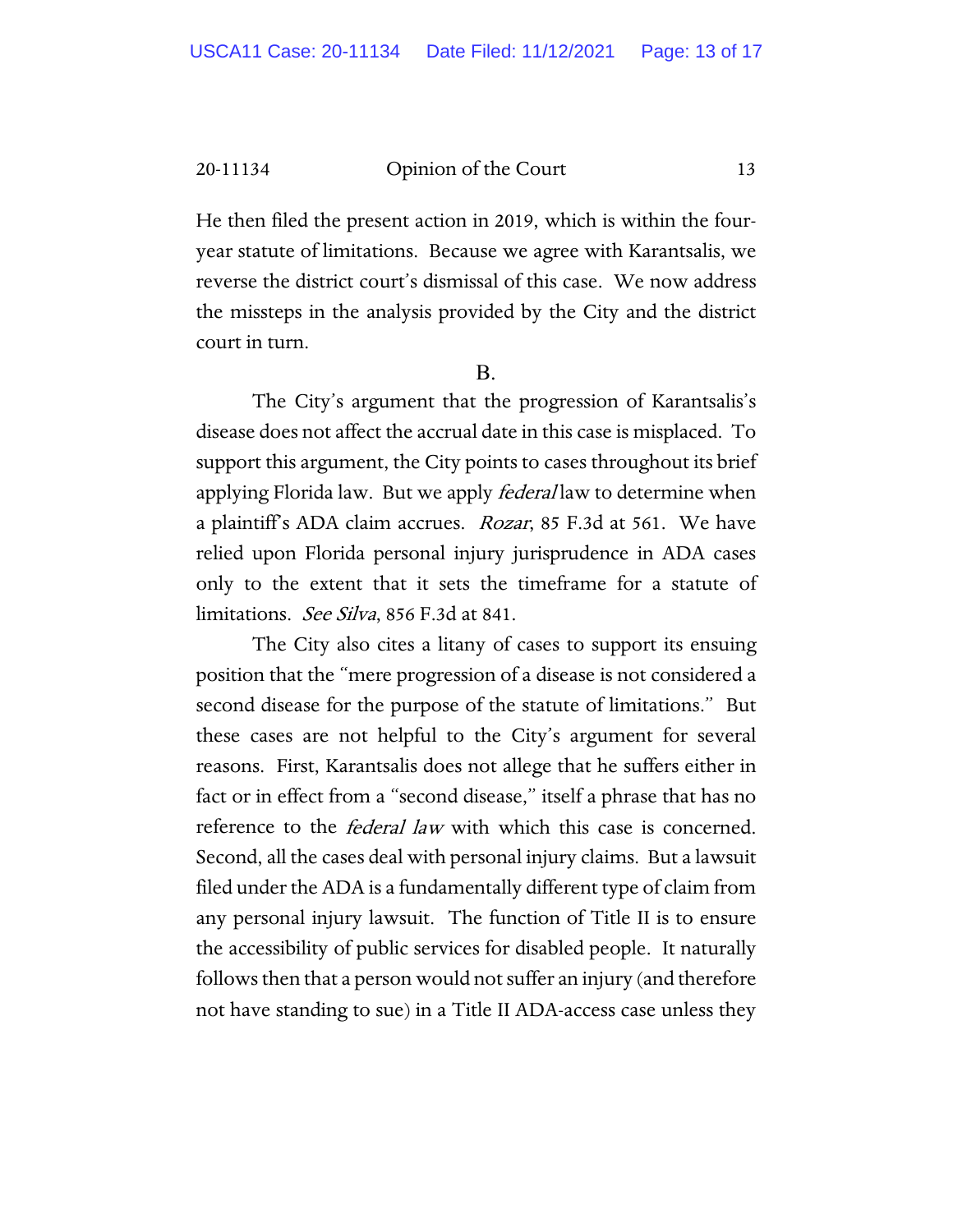were unable to access a public service because of their disability. This is different from a personal injury case where the defendant allegedly causes the original injury that perhaps later progresses. Here, the injury is not Karantsalis's MS diagnosis itself; the injury is his inability to readily access the City's facilities and the resulting denial of the benefits of the City's public services therein, which did not occur until 2017. His ADA cause of action for being denied the City's services by reason of his disability did not accrue until 2017. Third, and in any event, none of the City's cited cases involve the ADA or are binding precedent.

Revealing a problematic underpinning of its argument, the City argues that in *Chardon v. Fernandez*, the Supreme Court held that to determine the accrual date of a discrimination claim, a court must focus on when the discriminatory act occurred, not when the effect of that act became painful. 454 U.S. 6, 8 (1981). But this misses the point here. Karantsalis argues exactly that the discriminatory act itself—the denial of the benefits of the City's services—occurred in 2017 because this is when he personally no longer had ready access to and use of the City's services and programs due to his advanced mobility impairment. Moreover, his current suit even involves some facilities that he did not include under his 2008 case and some facilities that were altered as late as 2016.

 $\overline{C}$ .

In finding Karantsalis's suit to be time-barred, the district court improperly assessed when Karantsalis's injury occurred. The district court erroneously focused on the timing of Karantsalis's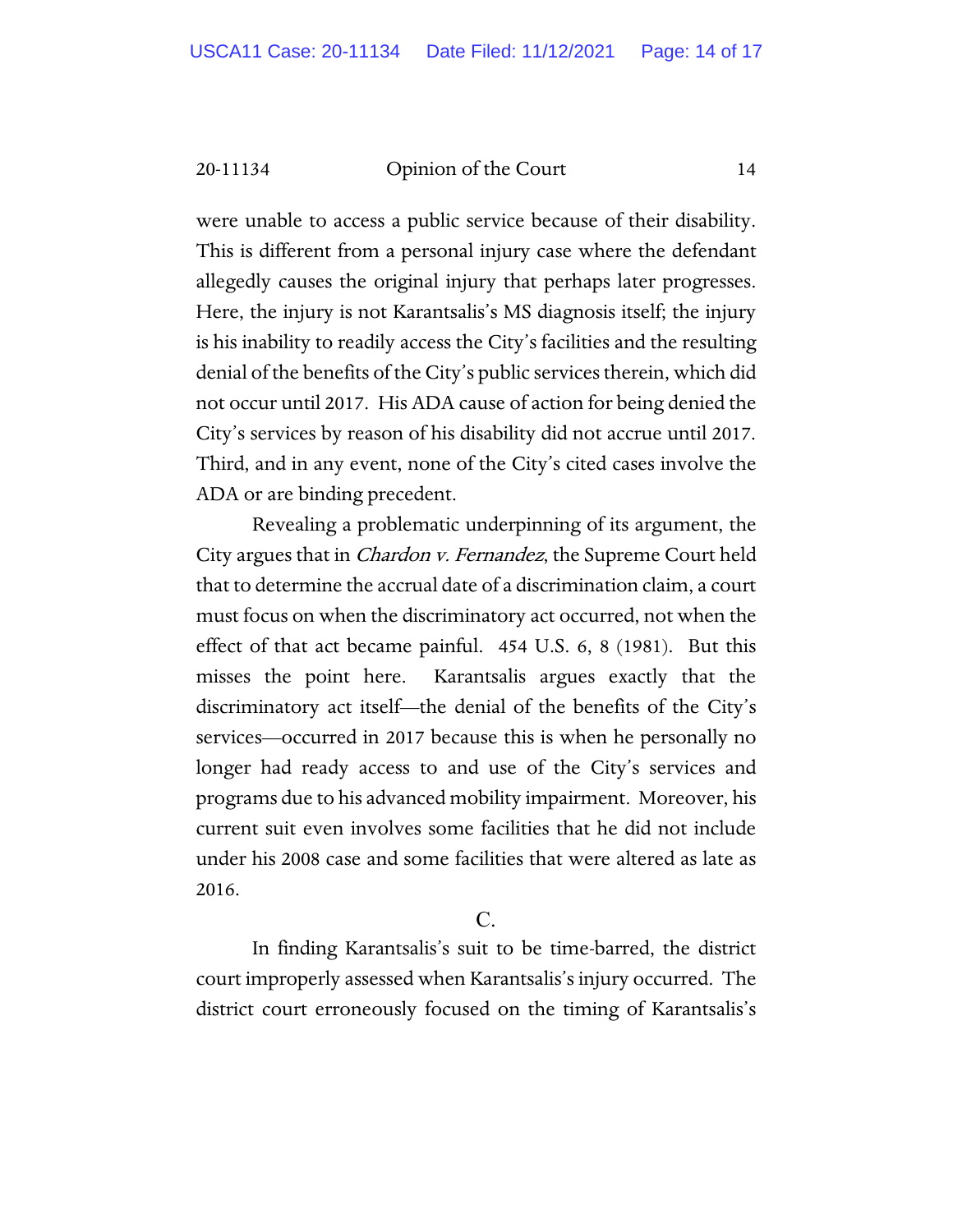diagnosis instead of Karantsalis's injury. Although Karantsalis had MS in both 2008 and 2017, the district court failed to establish that he was similarly *injured* in both 2008 and 2017 before finding this suit time-barred. Because Karantsalis actually experienced his injury—the inability to access public facilities and the resulting denial of the benefits of public services—only in 2017, his resulting ADA claim against the City was not time-barred when he filed the complaint in this case in 2019.

Our analysis above is consistent with the Fifth Circuit's reasoning in *Frame v. City of Arlington*, an ADA case wherein the court determined that a cause of action does not accrue until "a disabled individual has sufficient information to know that he has been denied the benefits of a service, program, or activity of a public entity." 657 F.3d at 238. The "accrual date dovetails with the plaintiffs' standing to sue"—that is, a statute of limitations should not begin to run until a plaintiff was actually injured and has standing. Id.; see Disabled in Action of Pa., 539 F.3d at 214 (explaining that "the discovery rule only postpones the accrual date of a claim," and "does not accelerate the accrual date when the plaintiff becomes aware that he will suffer injury in the future" (internal quotation marks omitted and alterations adopted)).

Similarly, our Circuit has held that Article III standing for injunctive relief in an ADA case requires "(1) injury-in-fact; (2) a causal connection between the asserted injury-in-fact and the challenged action of the defendant; and (3) that the injury will be redressed by a favorable decision." Houston v. Marod Supermarkets, Inc., 733 F.3d 1323, 1328 (11th Cir. 2013) (internal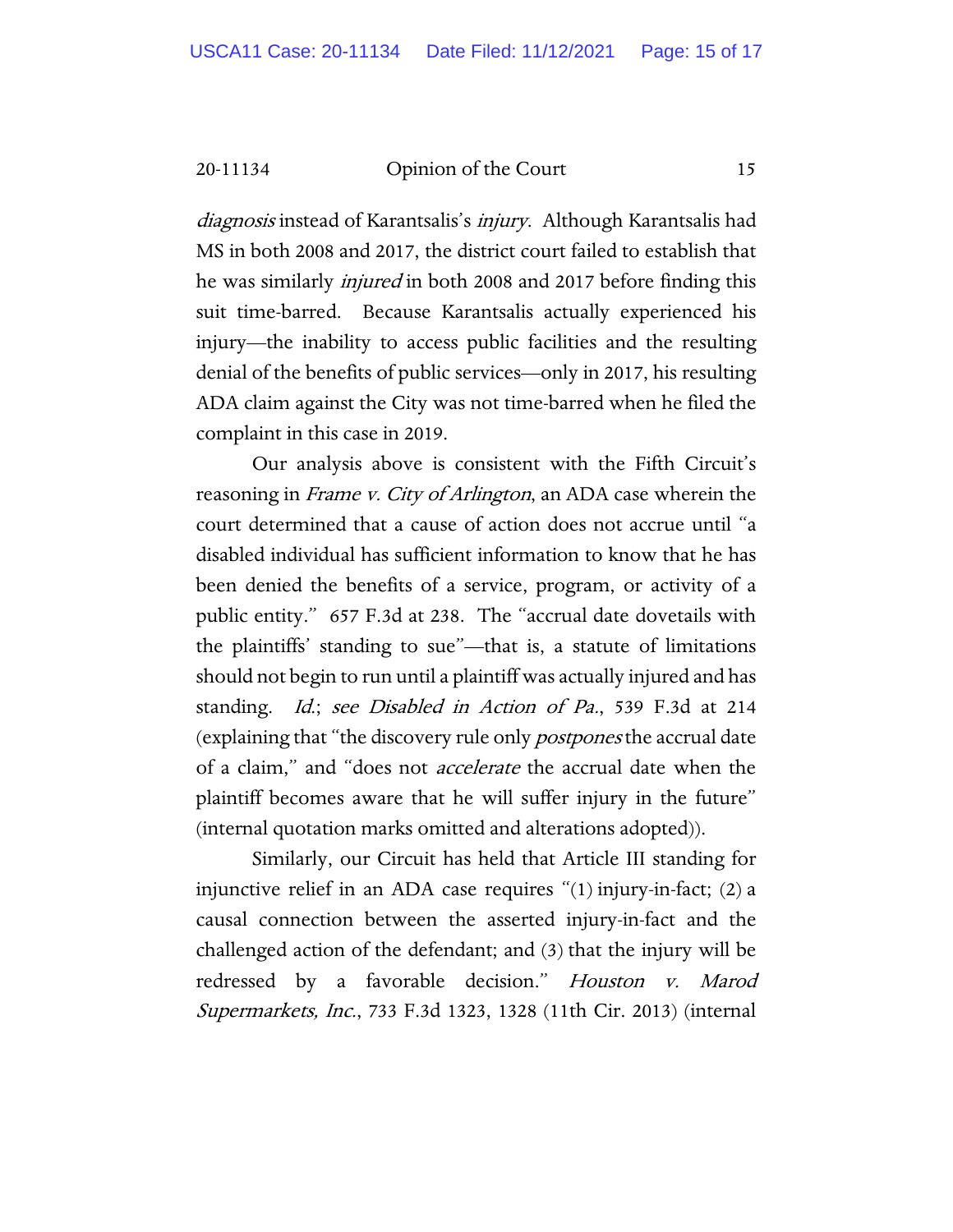quotation marks omitted)). As explained above, Karantsalis was not actually injured until at least 2017 when he could no longer access the public services in the City's ADA non-compliant facilities.[7](#page-15-0)

If the City's position were correct, anyone diagnosed with a progressive illness would have to assume her condition would progress to the worst possible outcome at some point down the road and sue within the statutory period from the time the person was diagnosed with the condition—even if she showed no symptoms at the time. Not only would she lack standing at that time, but the law does not require the disabled to foresee the future.

IV.

<span id="page-15-0"></span><sup>7</sup> The "injury-in-fact" demanded by Article III standing "requires an additional showing when injunctive relief is sought. In addition to past injury, a plaintiff seeking injunctive relief must show a sufficient likelihood that he will be affected by the allegedly unlawful conduct in the future." Marod Supermarkets, Inc., 733 F.3d at 1328 (quotation marks omitted). Karantsalis's Third Amended Complaint alleges that Karantsalis lives in the City of Miami Springs and frequently travels in his vehicle to certain City facilities. Thus, as of 2017, he also satisfied the injury-in-fact requirement for standing to seek injunctive relief.

To be clear though, we are not saying that the accrual date in every ADA-access case will dovetail with the standing requirements. Indeed, Karantsalis also sought damages for his past injury in being denied the City's services since 2017. What we are saying, however, is that Karantsalis's ADA claim, whether for damages or injunctive relief, did not accrue until at least 2017 because he did not suffer an ADA injury until then.